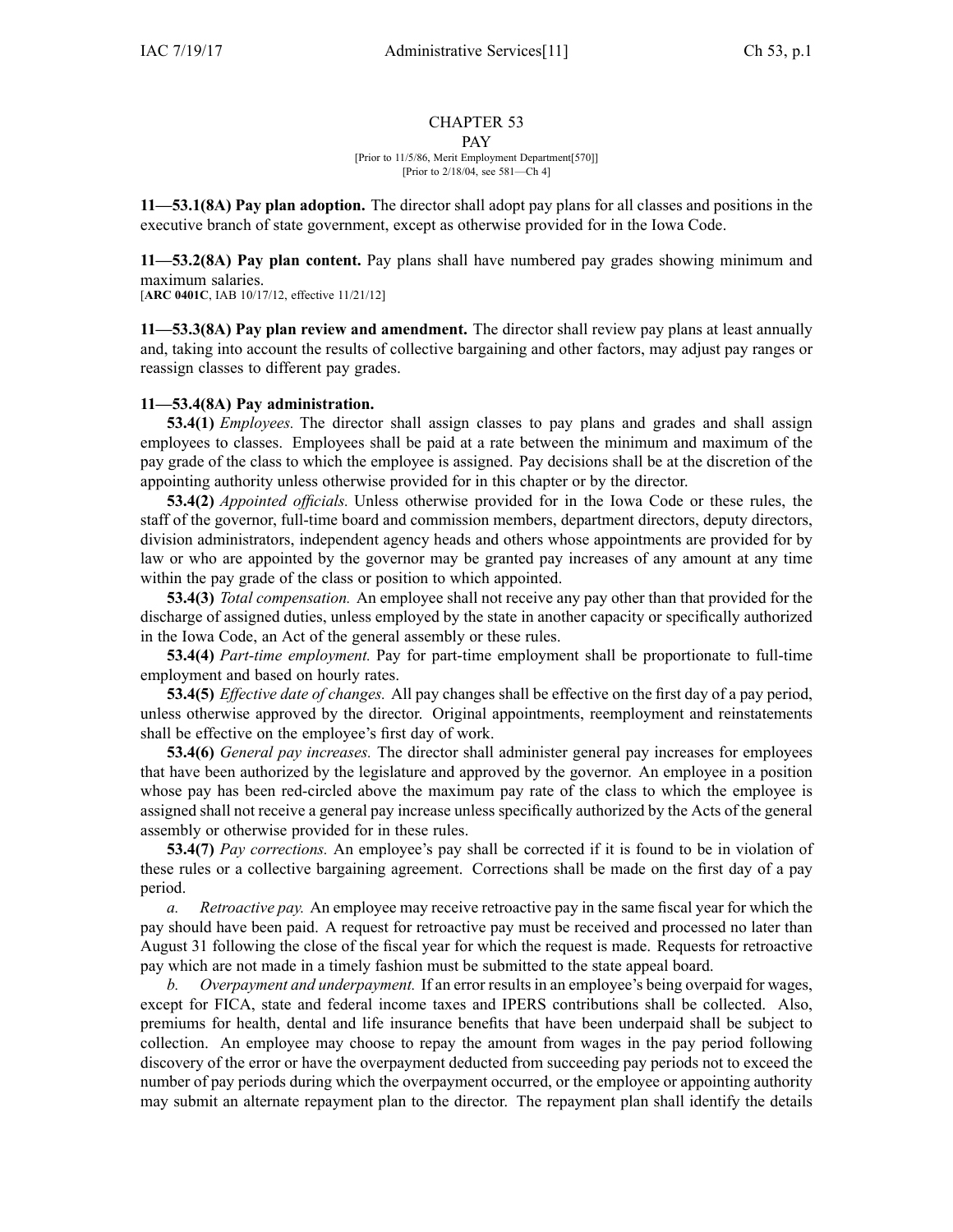of the overpayment, the reasons why the department's recouping the amount of overpaymen<sup>t</sup> in the same number of pay periods as those during which the overpaymen<sup>t</sup> occurred presents <sup>a</sup> hardship to the employee, and the terms of the alternate repaymen<sup>t</sup> plan. The director shall notify the appointing authority of the decision on the alternate repaymen<sup>t</sup> plan. If the employee separates from employment, the amount remaining shall be deducted from wages, vacation payout, applicable sick leave payou<sup>t</sup> and any wage correction payback from IPERS. The collection of overpaid wages shall not result in reducing the employee's pay below relevant state and federal minimum wage statutes for each hour actually worked during the pay period in which the collection of overpaid wages occurs. [**ARC [0401C](https://www.legis.iowa.gov/docs/aco/arc/0401C.pdf)**, IAB 10/17/12, effective 11/21/12; **ARC [1568C](https://www.legis.iowa.gov/docs/aco/arc/1568C.pdf)**, IAB 8/6/14, effective 9/10/14]

**11—53.5(8A) Appointment rates.** An employee shall be paid at the minimum pay rate for the class to which appointed, excep<sup>t</sup> in the following instances:

**53.5(1)** *Individual advanced appointment rate.* For new hires and reinstatements, the appointing authority may reques<sup>t</sup> pay in excess of the minimum based on education and experience directly related to duties that exceed the minimum qualifications of the class. The appointing authority shall maintain <sup>a</sup> written record of the justification for the advanced appointment rate. The record shall be <sup>a</sup> par<sup>t</sup> of the official employee file. All employees possessing equivalent qualifications in the same class and with the same appointing authority may be adjusted to the advanced rate. Individual advanced appointment rates are subject to prior approval by the department.

**53.5(2)** *Blanket advanced rate.* If there is <sup>a</sup> scarcity of applicants, an appointing authority may submit <sup>a</sup> written reques<sup>t</sup> to the director documenting the economic or employment conditions that make employment at the minimum pay rate for <sup>a</sup> class unlikely. The director may authorize appointments beyond the minimum rate for the class as <sup>a</sup> whole or in <sup>a</sup> specific geographical area. All current employees and new or promoted employees under the same conditions and in the same class shall be paid the higher rate. This rate shall remain in effect until rescinded by the director.

**53.5(3)** *Trainee.* Rescinded IAB [1/28/04](https://www.legis.iowa.gov/docs/aco/bulletin/01-28-2004.pdf), effective 3/24/04.

**53.5(4)** *Internship.* Rescinded IAB [1/28/04](https://www.legis.iowa.gov/docs/aco/bulletin/01-28-2004.pdf), effective 3/24/04.

**53.5(5)** *Temporary, seasonal, and internship.* When an appointment is made to <sup>a</sup> class on <sup>a</sup> temporary, seasonal, or internship basis, the employee may be paid at any rate within the pay grade to which the class is assigned. Such employees may be given authorized, noncontract salary, across-the-board adjustments within the minimum and maximum rates of the pay grade. Temporary, seasonal and internship employees are not eligible for within-grade increases based on performance or time in service.

**53.5(6)** *Overlap.* When an appointment is made on an overlap basis, the employee shall be paid in accordance with this chapter.

[**ARC [0401C](https://www.legis.iowa.gov/docs/aco/arc/0401C.pdf)**, IAB 10/17/12, effective 11/21/12; **ARC [3215C](https://www.legis.iowa.gov/docs/aco/arc/3215C.pdf)**, IAB 7/19/17, effective 7/1/17]

#### **11—53.6(8A) Payroll transactions.**

**53.6(1)** *Pay at least at minimum.* If <sup>a</sup> transaction results in an employee's being paid from <sup>a</sup> different pay plan or pay grade, the employee shall be paid at least the minimum pay rate of the class to which assigned, excep<sup>t</sup> as provided in subrules [53.5\(3\)](https://www.legis.iowa.gov/docs/iac/rule/11.53.5.pdf) and [53.5\(4\)](https://www.legis.iowa.gov/docs/iac/rule/11.53.5.pdf).

**53.6(2)** *Pay not to exceed maximum.* If <sup>a</sup> transaction results in an employee's being paid from <sup>a</sup> different pay plan or pay grade, the employee's pay shall not exceed the maximum pay rate of the class to which assigned, except as provided in subrule  $53.6(3)$  or  $53.6(13)$  or rule  $11-53.8(8A)$ .

**53.6(3)** *Red-circling.* If the pay of an employee exceeds the maximum pay for the class to which the employee is assigned, the employee's pay may be maintained (red-circled) above the maximum for up to one year. Requests to change the time period or the red-circled rate must first be submitted to the director for approval. If <sup>a</sup> reques<sup>t</sup> is approved, the appointing authority shall notify the employee in writing of any changes in the time period and the pay. If an employee's classification or agency changes, <sup>a</sup> reques<sup>t</sup> to rescind the red-circling may be submitted by the appointing authority to the director for approval. The director may also require red-circling in certain instances.

**53.6(4)** *Pay plan changes.* If <sup>a</sup> transaction results in an employee's being paid from <sup>a</sup> different pay plan, the employee shall be paid at the employee's current pay rate, excep<sup>t</sup> as provided in subrules [53.6\(1\)](https://www.legis.iowa.gov/docs/iac/rule/11.53.6.pdf)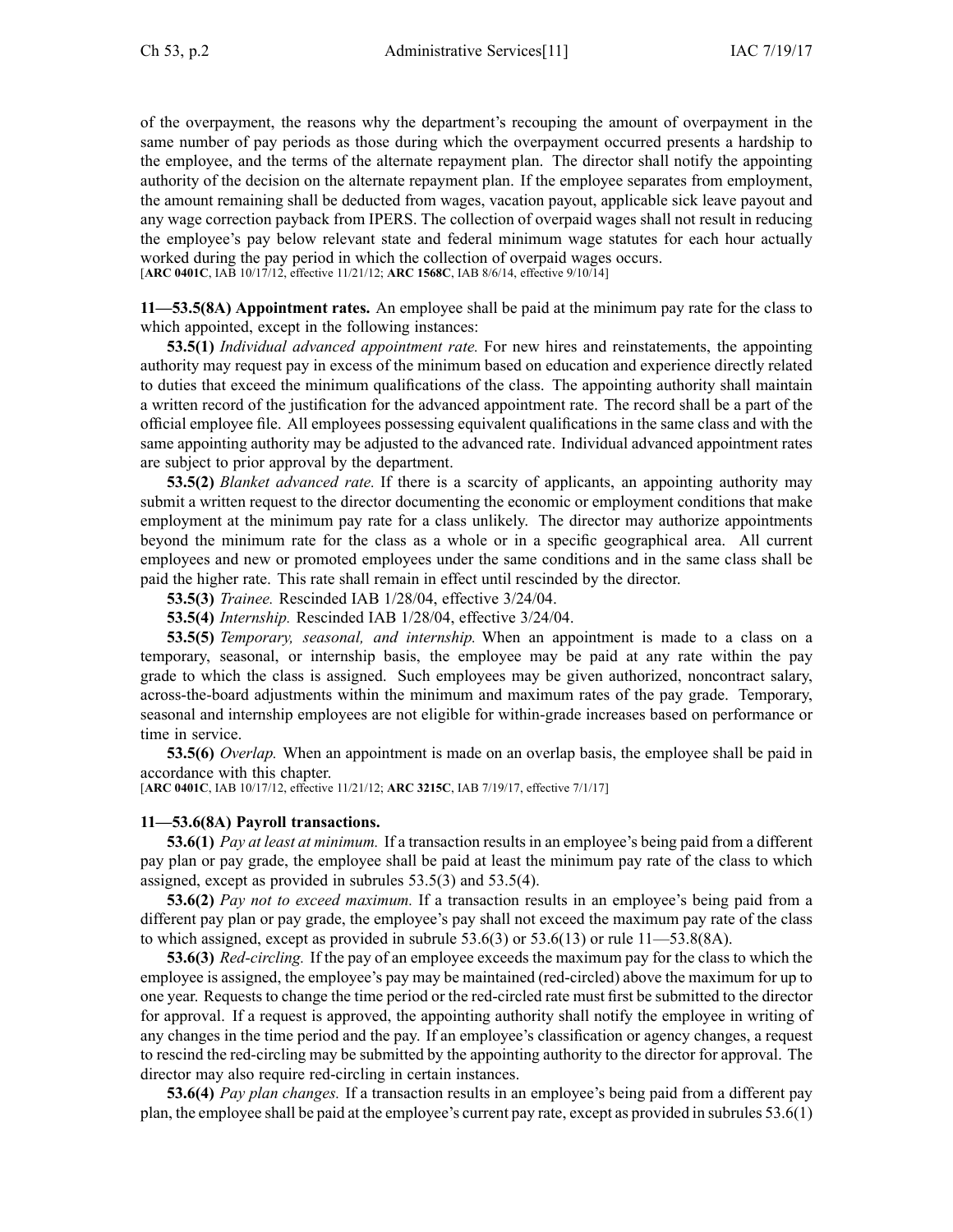and [53.6\(2\)](https://www.legis.iowa.gov/docs/iac/rule/11.53.6.pdf). For demotions, the employee's pay shall be at the discretion of the appointing authority so long as the employee's pay is not greater than it was prior to the demotion. For setting eligibility dates, see subrule [53.7\(5\)](https://www.legis.iowa.gov/docs/iac/rule/11.53.7.pdf).

**53.6(5)** *Pay grade changes.* If <sup>a</sup> transaction results in an employee being paid in <sup>a</sup> higher pay grade, the employee's pay may be increased by up to 5 percen<sup>t</sup> for each grade above the employee's current pay grade, excep<sup>t</sup> as provided in subrules [53.6\(1\)](https://www.legis.iowa.gov/docs/iac/rule/11.53.6.pdf) and [53.6\(2\)](https://www.legis.iowa.gov/docs/iac/rule/11.53.6.pdf). The implementation of pay grade changes for employees in contract classes may be negotiated with the applicable collective bargaining representative to the extent required. For setting eligibility dates, see subrule [53.7\(5\)](https://www.legis.iowa.gov/docs/iac/rule/11.53.7.pdf).

**53.6(6)** *Promotion.* For setting eligibility dates, see subrule [53.7\(5\)](https://www.legis.iowa.gov/docs/iac/rule/11.53.7.pdf).

*a.* If an employee is promoted, the employee may be paid at any rate in the pay grade of the pay plan to which the employee's new class is assigned, excep<sup>t</sup> as provided in subrules [53.6\(1\)](https://www.legis.iowa.gov/docs/iac/rule/11.53.6.pdf) and [53.6\(2\)](https://www.legis.iowa.gov/docs/iac/rule/11.53.6.pdf).

*b.* Rescinded IAB [7/19/17](https://www.legis.iowa.gov/docs/aco/bulletin/07-19-2017.pdf), effective 7/1/17.

*c.* Leadworker. If an employee who is receiving additional pay for leadworker duties is promoted, the pay increase shall be calculated using the employee's new base pay.

**53.6(7)** *Demotion.* If an employee demotes voluntarily or is disciplinarily demoted, the employee may be paid at any pay rate within the pay grade of the pay plan to which the employee's new class is assigned that does not exceed the employee's pay at the time of demotion, excep<sup>t</sup> as provided in subrules [53.6\(1\)](https://www.legis.iowa.gov/docs/iac/rule/11.53.6.pdf), [53.6\(2\)](https://www.legis.iowa.gov/docs/iac/rule/11.53.6.pdf) and [53.6\(4\)](https://www.legis.iowa.gov/docs/iac/rule/11.53.6.pdf). For setting eligibility dates, see subrule [53.7\(5\)](https://www.legis.iowa.gov/docs/iac/rule/11.53.7.pdf).

**53.6(8)** *Transfer.* If an employee transfers under these rules to <sup>a</sup> different class, the employee shall be paid at the employee's current pay rate, excep<sup>t</sup> as provided in subrules [53.6\(1\)](https://www.legis.iowa.gov/docs/iac/rule/11.53.6.pdf), [53.6\(2\)](https://www.legis.iowa.gov/docs/iac/rule/11.53.6.pdf) and [53.6\(4\)](https://www.legis.iowa.gov/docs/iac/rule/11.53.6.pdf).

**53.6(9)** *Reclassification.* If an employee's position is reclassified, the employee shall be paid as provided for in subrule [53.6\(6\)](https://www.legis.iowa.gov/docs/iac/rule/11.53.6.pdf), [53.6\(7\)](https://www.legis.iowa.gov/docs/iac/rule/11.53.6.pdf) or [53.6\(8\)](https://www.legis.iowa.gov/docs/iac/rule/11.53.6.pdf), whichever is applicable. For setting eligibility dates, see subrule [53.7\(5\)](https://www.legis.iowa.gov/docs/iac/rule/11.53.7.pdf).

**53.6(10)** *Return from leave.* If an employee returns from an authorized leave, the employee shall be paid at the same pay rate as prior to the leave, including any pay grade, pay plan, class or general salary increases for which the employee would have been eligible if not on leave, excep<sup>t</sup> as provided for in subrules [53.6\(1\)](https://www.legis.iowa.gov/docs/iac/rule/11.53.6.pdf) and [53.6\(2\)](https://www.legis.iowa.gov/docs/iac/rule/11.53.6.pdf). For setting eligibility dates, see subrule [53.7\(5\)](https://www.legis.iowa.gov/docs/iac/rule/11.53.7.pdf).

**53.6(11)** *Recall.* If an employee is recalled in accordance with [11—subrule](https://www.legis.iowa.gov/docs/iac/rule/11.60.3.pdf) 60.3(6), the employee shall be paid at the same step or pay rate as when laid off or bumped, including any pay grade, pay plan, class or general salary increases, excep<sup>t</sup> as provided in subrules [53.6\(1\)](https://www.legis.iowa.gov/docs/iac/rule/11.53.6.pdf) and [53.6\(2\)](https://www.legis.iowa.gov/docs/iac/rule/11.53.6.pdf). For setting eligibility dates, see subrule [53.7\(5\)](https://www.legis.iowa.gov/docs/iac/rule/11.53.7.pdf).

**53.6(12)** *Reinstatement.* Rescinded IAB [8/6/14](https://www.legis.iowa.gov/docs/aco/bulletin/08-06-2014.pdf), effective 9/10/14.

**53.6(13)** *Change of duty station.* If an employee is promoted, reassigned or voluntarily demoted at the convenience of the appointing authority and <sup>a</sup> change in duty station beyond 25 miles is required, the employee may receive <sup>a</sup> one-step or up to 5 percen<sup>t</sup> pay increase. The pay may exceed the maximum pay for the class to which assigned. Notice must first be given to the director. Subsequent changes in duty station may result in the additional pay being removed.

[**ARC [0401C](https://www.legis.iowa.gov/docs/aco/arc/0401C.pdf)**, IAB 10/17/12, effective 11/21/12; **ARC [1568C](https://www.legis.iowa.gov/docs/aco/arc/1568C.pdf)**, IAB 8/6/14, effective 9/10/14; **ARC [3215C](https://www.legis.iowa.gov/docs/aco/arc/3215C.pdf)**, IAB 7/19/17, effective 7/1/17]

## **11—53.7(8A) Within grade increases.**

**53.7(1)** *General.* An employee, upon completion of <sup>a</sup> minimum pay increase eligibility period, may receive <sup>a</sup> periodic increase in base pay that is within the pay grade and pay plan of the class to which the employee is assigned.

*a. Pay increase eligibility periods.* The minimum pay increase eligibility period for employees shall be 52 weeks, excep<sup>t</sup> that it shall be 26 weeks for new hires and employees who receive an increase in base pay as <sup>a</sup> result of <sup>a</sup> promotion, reclassification or pay grade change.

*b. Noncreditable periods.* Except for FMLA, workers' compensation, educational, and military leave, periods of leave without pay exceeding 30 calendar days shall not count toward an employee's pay increase eligibility period.

*c. Reduction of time periods.* The director may authorize <sup>a</sup> reduction in the pay increase eligibility periods for <sup>a</sup> position where there is an unusual recruitment and retention circumstance.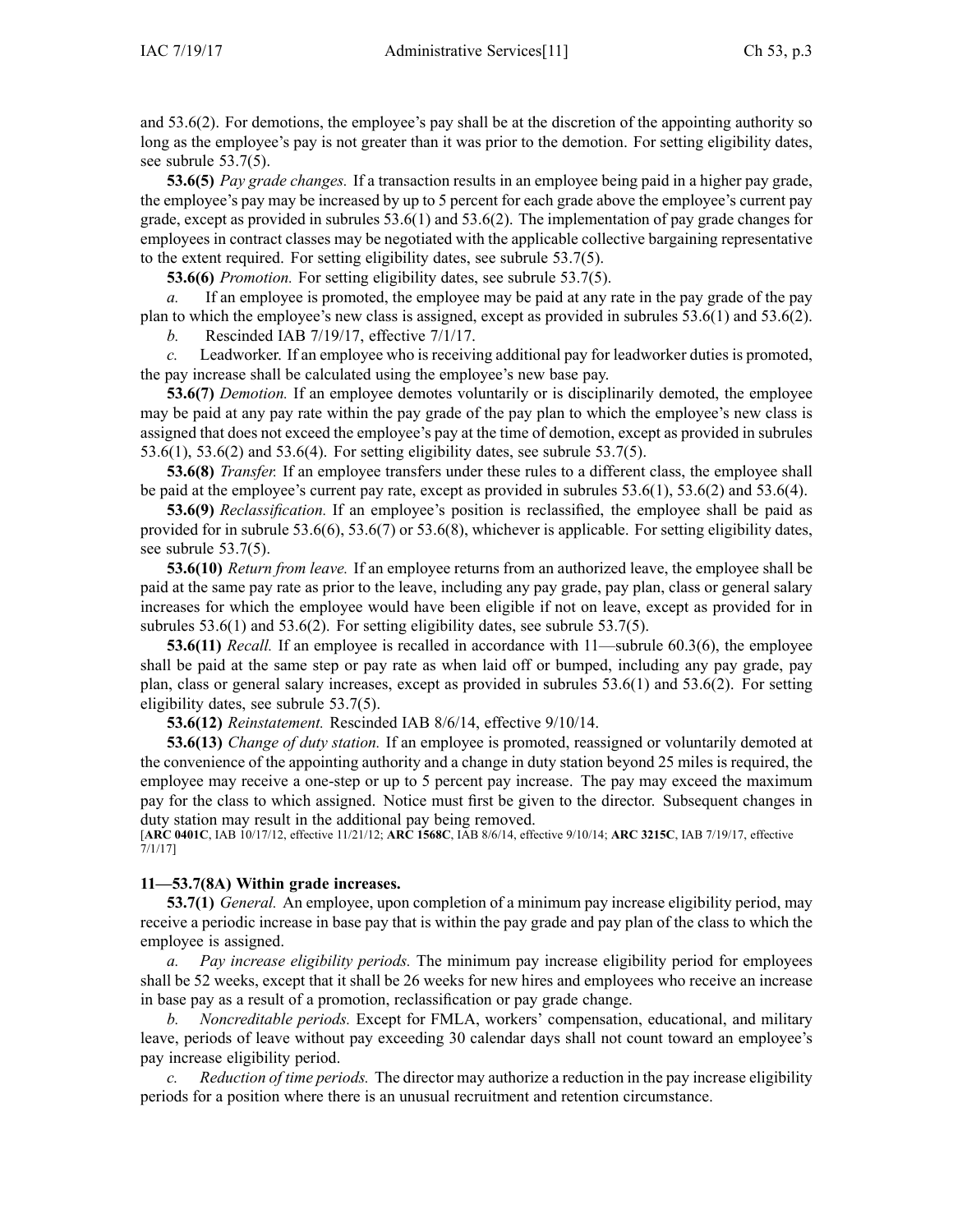**53.7(2)** *Employee pay increases.* An eligible employee may be given any amount of within grade pay increase up to the maximum pay rate for the employee's class. The pay increase shall be at the beginning of the pay period following completion of the employee's prescribed minimum pay increase eligibility period and shall not be retroactive, excep<sup>t</sup> as provided for in subrule [53.4\(7\)](https://www.legis.iowa.gov/docs/iac/rule/11.53.4.pdf).

*a. Performance.* Within grade pay increases shall be based on performance, are not automatic, and may be delayed beyond completion of the employee's minimum pay increase eligibility period. The amount of <sup>a</sup> within grade pay increase shall be determined by policies established by the appointing authority. To be eligible, <sup>a</sup> within grade pay increase must be accompanied by <sup>a</sup> current performance evaluation on which the employee received an overall rating of at least "meets job expectations." Time spen<sup>t</sup> on FMLA, workers' compensation, educational, or military leave shall be considered to "meet job expectations."

*b. Lump sum.* When budgetary conditions make it infeasible to gran<sup>t</sup> within grade pay increases, an appointing authority may instead gran<sup>t</sup> <sup>a</sup> lump sum increase. The increase shall not be added to the employee's base pay and shall be allowed only once in <sup>a</sup> fiscal year. Lump sum pay increases must be requested in writing from the director.

**53.7(3)** Rescinded IAB [7/19/17](https://www.legis.iowa.gov/docs/aco/bulletin/07-19-2017.pdf), effective 7/1/17.

**53.7(4)** *Certified teachers.* Within grade pay increases for employees who are required to possess <sup>a</sup> current valid teaching certificate with appropriate endorsements and approvals by the Iowa department of education shall be based on performance and credentials.

**53.7(5)** *Eligibility dates.* An employee's pay increase eligibility date shall be set at the time of hire, and if the employee starts on the first working day of the pay period, it shall be the first day of the pay period following completion of the employee's minimum pay increase eligibility period. Otherwise, it shall be the first day of the pay period following the date the employee starts work.

*a. General.* A new eligibility date shall be set when an employee receives an increase in base pay, excep<sup>t</sup> when transferring in the same pay grade to <sup>a</sup> different pay plan. Such date will be set at 52 weeks, excep<sup>t</sup> for new hires and employees who receive <sup>a</sup> pay increase as <sup>a</sup> result of <sup>a</sup> promotion, reclassification or pay grade change. The date for such employees shall be 26 weeks following the effective date of the action.

*b. Bumping.* An employee who is recalled to <sup>a</sup> class from which the employee was bumped shall have <sup>a</sup> new eligibility date set if the pay increase eligibility period of the class to which recalled is less than the employee's current pay increase eligibility period.

*c. No adjustment for FMLA, workers' compensation, educational, or military leave.* An employee who returns to work from FMLA, workers' compensation, educational, or military leave shall have the employee's eligibility date restored without adjusting for the period of absence.

*d. Adjustments for returning from leave or recall.* An employee who returns to work from <sup>a</sup> recall list or from an authorized leave of absence shall have the employee's eligibility date restored, but adjusted for the period of absence that exceeds 30 calendar days.

*e. Administrative changes.* The director may change eligibility dates when economic or other pay adjustments are made to the classification plan or pay plans.

**53.7(6)** *Suspension.* If within grade pay increases are suspended by an Act of the general assembly, the rules that provide for such increases shall also be suspended.

[**ARC [0401C](https://www.legis.iowa.gov/docs/aco/arc/0401C.pdf)**, IAB 10/17/12, effective 11/21/12; **ARC [3215C](https://www.legis.iowa.gov/docs/aco/arc/3215C.pdf)**, IAB 7/19/17, effective 7/1/17]

**11—53.8(8A) Temporary assignments.** Requests to provide employees with additional pay for temporary assignments shall first be submitted in writing to the director for review and indicate the reason and period of time required, if applicable. This pay may exceed the maximum for the employee's class. If temporary assignments are terminated or the duties removed, the additional pay shall also end.

**53.8(1)** *Leadworker.* An employee who is temporarily assigned lead work duties, as defined in rule [11—50.1\(8A\)](https://www.legis.iowa.gov/docs/iac/rule/11.50.1.pdf), may be given additional pay of up to 15 percen<sup>t</sup> of the employee's base pay.

**53.8(2)** *Special duty.* An employee who is temporarily assigned to <sup>a</sup> vacant position in <sup>a</sup> class with <sup>a</sup> higher pay grade may be given additional pay equal to that provided in paragraph *"a"* or *"b"* of subrule [53.6\(6\)](https://www.legis.iowa.gov/docs/iac/rule/11.53.6.pdf), whichever is applicable.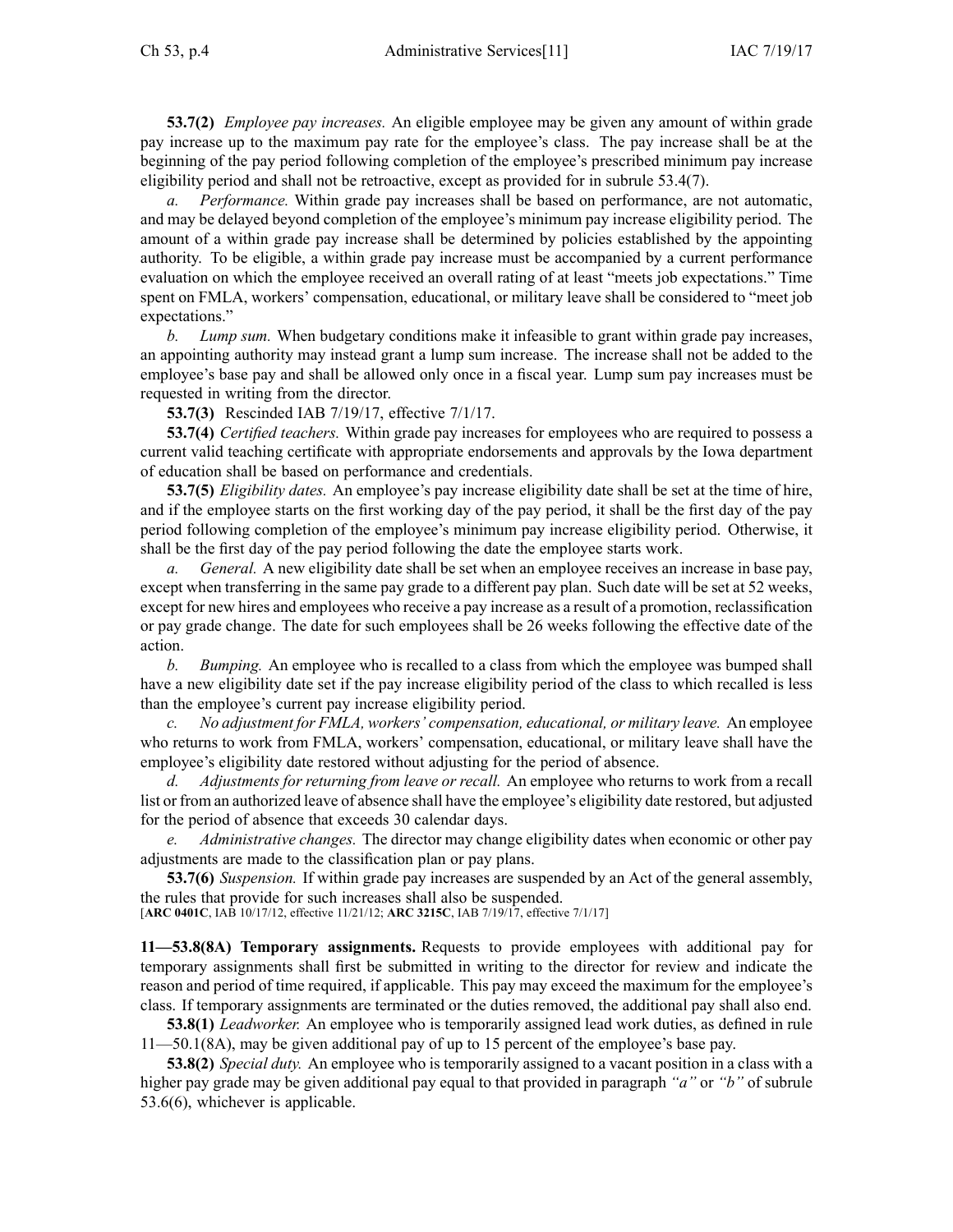**53.8(3)** *Extraordinary duty.* An employee or class of employees who are temporarily assigned higher level duties, including supervisory duties, may be given additional pay. The amount of pay must be approved by the director.

**53.8(4)** *Effect on within grade increases.* Temporary assignments shall not affect an employee's eligibility for within grade pay increases, and the additional pay amount shall be recalculated whenever <sup>a</sup> within grade pay increase is granted. The class to which the employee is temporarily assigned shall be controlling for purposes of overtime, shift differential, standby and call back pay. [**ARC [0401C](https://www.legis.iowa.gov/docs/aco/arc/0401C.pdf)**, IAB 10/17/12, effective 11/21/12; **ARC [3215C](https://www.legis.iowa.gov/docs/aco/arc/3215C.pdf)**, IAB 7/19/17, effective 7/1/17]

# **11—53.9(8A) Special pay.**

**53.9(1)** *Shift differential.* If an overtime eligible employee works for an appointing authority whose operations require other than <sup>a</sup> day shift, the employee shall receive <sup>a</sup> shift differential if scheduled to work four or more hours between 6 p.m. and 6 a.m. for two or more consecutive workweeks, or is regularly assigned to rotate shifts. The amount of the shift differential shall be determined by the director and paid in cents per hour. There shall be one rate for the 6 p.m. to midnight time period and another higher rate for the midnight to 6 a.m. time period. Employees who work in both time periods shall be paid at the rate applicable to the period in which the majority of their hours are worked. Employees who work equal amounts in both time periods shall be paid at the higher rate. The differential shall be in addition to the employee's regular base pay and shall be paid for all hours in pay status.

Employees in overtime exemp<sup>t</sup> classes may receive <sup>a</sup> shift differential if <sup>a</sup> reques<sup>t</sup> is first submitted in writing and approved by the director.

**53.9(2)** *Call back.* If an overtime eligible employee is directed to repor<sup>t</sup> to work during unscheduled hours that are not contiguous to the beginning or the end of the employee's assigned shift, the employee shall be paid <sup>a</sup> minimum of three hours. These hours shall not count as standby hours if the employee is in standby status. Employees in overtime exemp<sup>t</sup> classes may be eligible for call back pay, if <sup>a</sup> reques<sup>t</sup> is first submitted in writing and approved by the director.

**53.9(3)** *Standby.* If an employee in an overtime eligible class is directed to be on standby after the end of the employee's shift, the employee shall be paid 10 percen<sup>t</sup> of the employee's hourly pay rate for each hour in <sup>a</sup> standby status. If required to be on standby, an employee shall receive at least one hour of standby pay. Time spen<sup>t</sup> working while on standby shall not count in determining standby pay, nor shall standby hours count for purposes of determining overtime. Employees in overtime exemp<sup>t</sup> classes may be eligible for standby pay if <sup>a</sup> reques<sup>t</sup> is first submitted in writing and approved by the director.

**53.9(4)** *Discretionary payments.* A lump sum paymen<sup>t</sup> for exceptional job performance may be given to an employee. A written explanation setting forth the reasons shall first be submitted to the director for approval.

**53.9(5)** *Recruitment or retention payments.* A paymen<sup>t</sup> to <sup>a</sup> job applicant or an employee may be made for recruitment or retention reasons. A written explanation shall first be submitted in writing to the director.

As <sup>a</sup> condition of receiving recruitment or retention pay, the recipient must sign an agreemen<sup>t</sup> to continue employment with the appointing authority for <sup>a</sup> period of time following receipt of the paymen<sup>t</sup> that is deemed by the appointing authority to be commensurate with the amount of the payment. If the recipient is terminated for cause or voluntarily leaves state employment, the recipient will be required to repay the appointing authority for the proportionate amount of the paymen<sup>t</sup> for the time remaining, and it will be recouped from the final paycheck. When the recipient changes employment to another state agency, then <sup>a</sup> repaymen<sup>t</sup> schedule must be approved by the director. Recoupment will be coordinated with the department of administrative services, state accounting enterprise, to ensure a proper reporting of taxes.

**53.9(6)** *Pay for increased credentials.* An employee who successfully completes <sup>a</sup> course of study, <sup>a</sup> certificate program, or any educational program directly related to the employee's current employment is eligible to receive an increase in base pay at the discretion of the appointing authority. Granting an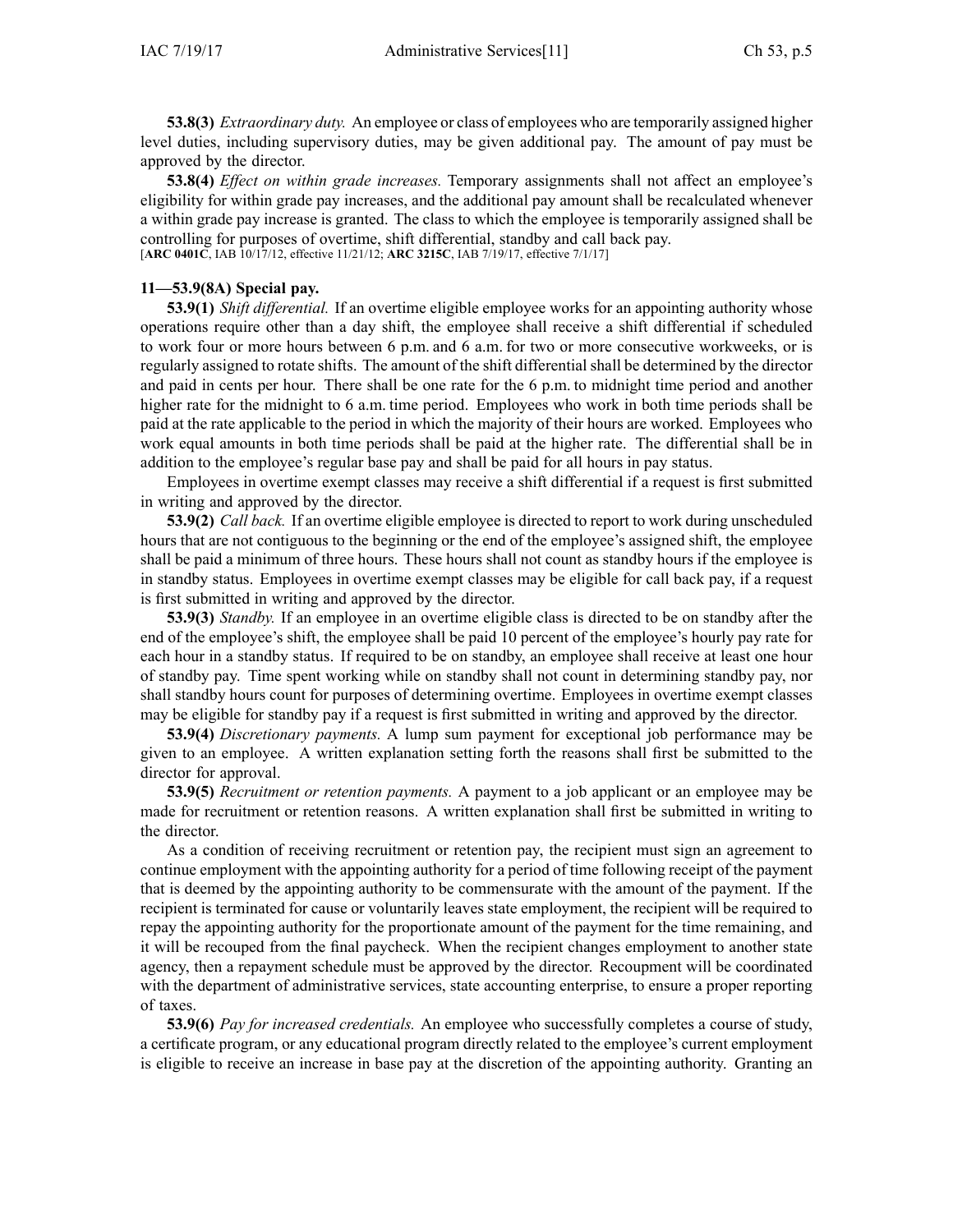increase pursuan<sup>t</sup> to this subrule will not affect an employee's pay increase eligibility date and may not exceed the maximum pay for the assigned job classification pursuant to subrule [53.6\(2\)](https://www.legis.iowa.gov/docs/iac/rule/11.53.6.pdf). [**ARC [0401C](https://www.legis.iowa.gov/docs/aco/arc/0401C.pdf)**, IAB 10/17/12, effective 11/21/12; **ARC [3215C](https://www.legis.iowa.gov/docs/aco/arc/3215C.pdf)**, IAB 7/19/17, effective 7/1/17]

**11—53.10(8A) Phased retirement.** Rescinded **ARC 1568C**, IAB [8/6/14](https://www.legis.iowa.gov/docs/aco/bulletin/08-06-2014.pdf), effective 9/10/14.

## **11—53.11(8A) Overtime.**

**53.11(1)** *Administration.* Job classes shall be designated by the director as overtime eligible or overtime exempt.

**53.11(2)** *Eligible job classes.* An employee in <sup>a</sup> job class designated as overtime eligible shall be paid at <sup>a</sup> premium rate (one and one-half hours) in accordance with the federal Fair Labor Standards Act.

**53.11(3)** *Exempt job classes.* An employee in an overtime exemp<sup>t</sup> job class shall not be paid for hours worked or in pay status over 40 hours in <sup>a</sup> workweek.

**53.11(4)** *Method of payment.* Payment of overtime for employees shall be in cash or compensatory time. The decision shall rest with the employee, excep<sup>t</sup> that the appointing authority may require overtime to be paid in cash. Employees may elect compensatory time for call back, standby, holiday hours and for working on <sup>a</sup> holiday.

**53.11(5)** *Compensatory time.* An overtime eligible employee may accrue up to 80 hours of compensatory time before it must be paid off. Compensatory time may be paid off at any time, but it shall be paid off if the employee separates, transfers to <sup>a</sup> different agency, or moves to <sup>a</sup> class with <sup>a</sup> different overtime eligibility designation.

**53.11(6)** *Holiday hours.* Holiday hours that have already been paid at <sup>a</sup> premium rate shall not be counted in calculating overtime.

[**ARC [1568C](https://www.legis.iowa.gov/docs/aco/arc/1568C.pdf)**, IAB 8/6/14, effective 9/10/14; **ARC [3215C](https://www.legis.iowa.gov/docs/aco/arc/3215C.pdf)**, IAB 7/19/17, effective 7/1/17]

### **11—53.12(8A) Years of service incentive program.** Rescinded IAB [8/11/10](https://www.legis.iowa.gov/docs/aco/bulletin/08-11-2010.pdf), effective 9/15/10.

**11—53.13(8A) Appeals.** Appeal of the application of these rules must be filed as <sup>a</sup> grievance pursuan<sup>t</sup> to [11—61.1\(8A\)](https://www.legis.iowa.gov/docs/iac/rule/11.61.1.pdf). The appeal procedures for grievance decisions as addressed in [11—61.2\(8A\)](https://www.legis.iowa.gov/docs/iac/rule/11.61.2.pdf) must be exhausted prior to <sup>a</sup> petition for judicial review.

These rules are intended to implement Iowa Code chapter [8A](https://www.legis.iowa.gov/docs/ico/chapter/8A.pdf), subchapter IV.

[Filed 7/14/69; amended 6/9/70, 9/18/70, 11/10/70, 4/14/71, 1/18/72, 2/11/72, 8/16/73, 3/28/74, 7/26/74, 1/15/75]

[Amendment filed 9/4/75, Notice 7/28/75—published 9/22/75, effective 10/27/75;

emergency amendment filed and effective 10/20/75—published 11/3/75]

[Emergency amendment filed and effective 11/4/75—published 11/17/75]

[Filed emergency 8/16/76—published 9/8/76, effective 8/16/76]

[Filed 8/17/77, Notice 7/13/77—published 9/7/77, effective 10/12/77]

[Filed 8/2/78—published 8/23/78, effective 9/27/78]

[Filed 8/2/78, Notice 6/28/78—published 8/23/78, effective 9/27/78] [Filed emergency 10/9/78—published 11/1/78, effective 10/9/78]

[Filed emergency 10/16/78—published 11/1/78, effective 10/16/78]

[Filed 2/14/79, Notice 12/14/78—published 3/7/79, effective 4/11/79]

[Filed emergency 6/22/79—published 7/11/79, effective 6/22/79]

[Filed 8/30/79, Notice 7/11/79—published 9/19/79, effective 10/24/79]

[Filed 10/12/79, Notice 8/22/79—published 10/31/79, effective 12/5/79]

[Filed emergency 10/26/79—published 11/14/79, effective 10/26/79]

[Filed 4/30/80, Notice 12/12/80—published 5/28/80, effective 7/2/80]

[Filed 11/7/80, Notice 9/3/80—published 11/26/80, effective 12/31/80]

[Filed 1/2/81, Notice 10/1/80—published 1/21/81, effective 2/25/81]

[Filed 2/13/81, Notice 11/26/80—published 3/4/81, effective 4/8/81]

[Filed 3/26/81, Notice 1/7/81—published 4/15/81, effective 5/20/81] [Filed emergency 7/6/81—published 7/22/81, effective 7/6/81]